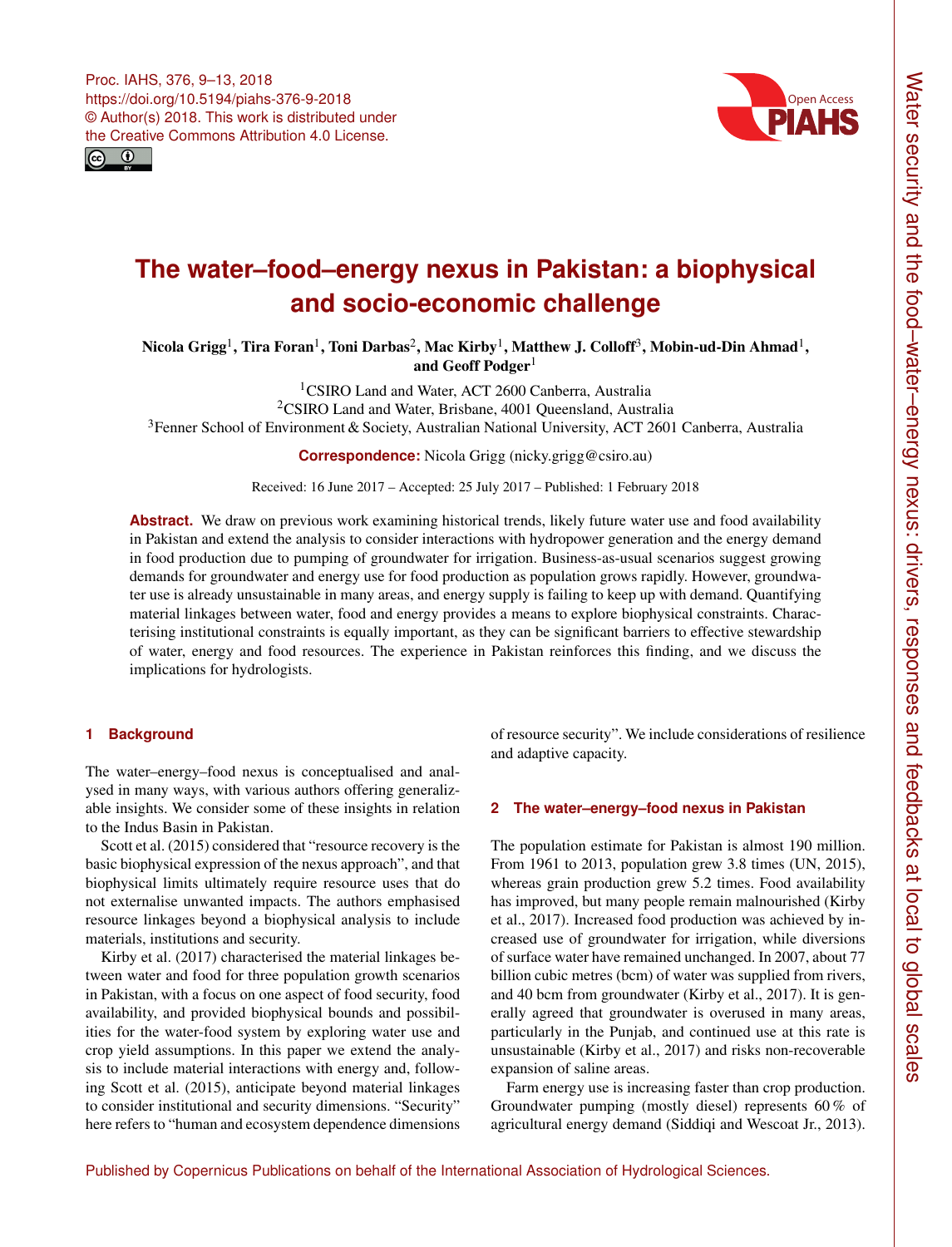| Approach                                                                        | Water perspective                                                                                                                                | Energy perspective                                                                                                                                      | Food perspective                                                                                                                 |
|---------------------------------------------------------------------------------|--------------------------------------------------------------------------------------------------------------------------------------------------|---------------------------------------------------------------------------------------------------------------------------------------------------------|----------------------------------------------------------------------------------------------------------------------------------|
| (1) Increase crop area and water<br>use                                         | Risk of higher water demand and of<br>demand exceeding supply. Potential for<br>irrigation demands to be affected by<br>hydropower requirements. | Agricultural demand for energy is low<br>relative to other sectors, but hydropower<br>vs. irrigation tensions could be<br>heightened under this option. | Higher crop production, with higher<br>dependence on affordable and reliable<br>water and energy supply.                         |
| (2) Increase yield per unit<br>water; or $(3)$ swap to lower<br>water use crops | Potential to lower agricultural water<br>demand, but only if system rebounds<br>are managed.                                                     | Potential to lower agricultural<br>dependence on energy supply, but only<br>if system rebounds are managed.                                             | Potential for same production with lower<br>dependence on energy and water.                                                      |
| (4) Import more food, export<br>less; or $(5)$ slower population<br>growth      | Lower demand for irrigation water.                                                                                                               | Lower agricultural demand for energy,<br>and potential to ease tensions between<br>hydropower and irrigation requirements.                              | Potential to ease demand for food from<br>agricultural sector.                                                                   |
| (6) More hydropower from<br>(a) large dams and/or (b) local<br>barrages         | May help or hinder provision of<br>irrigation water depending on dam<br>locations and operations.                                                | Improves energy supply. Option (b) may<br>help build local supplies without large<br>investment in new grid infrastructure.                             | Linked to water. May ease other barriers to<br>food access (e.g. opening new livelihood<br>options, more reliable cold storage). |
| (7) Import more energy                                                          | Relieves constraints that hydro places<br>on irrigation water.                                                                                   | Increases dependence on affordable and<br>reliable energy markets.                                                                                      | Linked to water. May ease other barriers to<br>food access (e.g. opening new livelihood<br>options, more reliable cold storage). |

**Table 1.** Material consequences of five categories of food-water activities and two energy options. Consequences are relative to Kirby et al. (2017) "yield only" scenario with median population projection.

Although agricultural use of energy is only 2 % of total energy use (based on 2012–2013 figures from Ahmed et al., 2015), it contributes to demand for imported oil, exacerbating Pakistan's trade imbalance. The building of dams for irrigation increased availability of hydropower, but capacity and output have barely increased this century and electricity supply is regarded as in crisis (Energy Sector Task Force, 2010; Kugelman, 2015).

Population growth may reach 310 million by 2050 (UN, 2015), with associated demand for more food, water and energy. Kirby et al. (2017) suggested maintenance of adequate food availability will be via five approaches: (1) increased area and water use of food crops, requiring more water from over-used aquifers or more surface water storage; (2) increase in crop yields per unit of water (at greater rates than in the past); (3) swapping to crops with lower water demand; (4) exporting less food and importing more; and (5) slowing population growth, though this is likely to have only longterm impact.

These approaches represent statements of material assumptions rather than policy options: if by 2050, current food availability has been maintained, it will be through a combination of those five approaches, whether or not through planning and deliberation.

Decisions to increase energy supply can be made independently of water-food options, though there are clear interactions. Two energy options are: (6) build dams and hydroplants to supply more power (noting potential hydropower capacity is  $> 54000$  MW, compared to the current 6500 MW; Energy Sector Task Force, 2010), and (7) importing energy (Sharma et al., 2004). Option (6) could come from a few large dams, requiring major transmission infrastructure, or from local distributed sources such as small scale hydropower on irrigation canals and at other barrages which are

close to demand centres (Energy Sector Task Force, 2010). The electricity grid needs significant upgrading to meet existing demand, let alone to accommodate new hydro or transboundary supplies which bring extra challenges in financing, locating, building and maintaining very long transmission lines in difficult terrain.

#### Material nexus perspectives on water-food options

At 2 % of total demand, there is little risk of agricultural energy demand impacting on national energy availability or prices. But high energy dependence means the agricultural sector is heavily impacted by energy prices, availability and reliability. In relation to hydropower and groundwater pumping, the five approaches of Kirby et al. (2017) have clear material implications for water, energy and food. Table 1 shows these impacts relative to the "yield only" scenario, where crop yields increase according to historical trends, but areas do not change. The first approach tightens coupling in the water–energy–food nexus by placing more demands on limited water resources. Crop production will have higher energy demand for groundwater pumping, and river operations will need to balance hydropower and irrigation requirements.

Approaches 2 and 3 can save water by lowering demand by efficient use (via irrigation practices and technology, improved yields and growing crops with low water-demand). Ahmad et al. (2014) found savings from efficiency measures at the farm-scale did not translate to savings at the basinscale. One reason for this is because of system "rebound": local efficiency gains are consumed in other ways, leading to no system-scale saving (Scott et al., 2014). For example, increased efficiency enables farmers to increase land area under production for the same water use. In the absence of a basinlevel cap on diversions, basin-level water use would increase until biophysical limits are reached. Thus approaches 2 and 3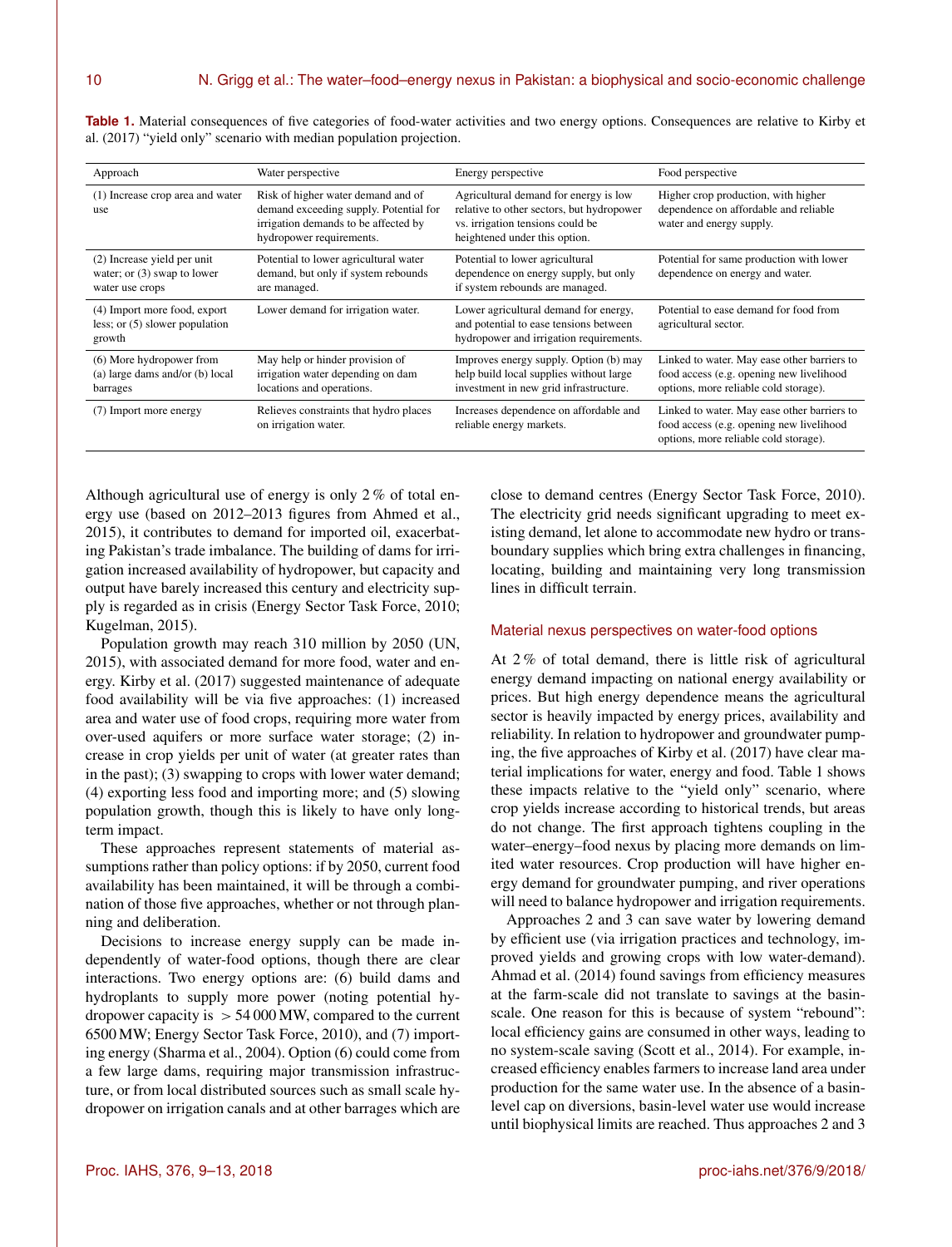would require political agreement, regulation and compliance for basin-scale diversion limits.

Approaches 4 and 5 could relieve tensions by reducing demand for food, energy and water, but there are limitations. For example, approach 4 implies structural transformation of the economy, conflicts with political-cultural preferences, and financing options are unclear. For approach 5, the population would continue to grow even if there was a large decrease in fertility now. These two approaches are not in the mandate of authorities responsible for water, energy and agriculture.

### **3 Potential nexus solutions**

Nexus solutions have focused on large infrastructure such as hydropower dams and new irrigation schemes. Three large hydropower dams each with over 1000 MW installed capacity currently supply 80 % or more of Pakistan's hydropower of about 7000 MW (Private Power and Infrastructure Board, 2011). There are approximately 60 irrigation schemes on the Indus and its tributaries, with a total command area of about 18 million ha, making it the world's largest contiguous irrigation area (Archer et al., 2010). However, such projects face major challenges. International donors are reluctant to finance dams and storages designed only for irrigation. Dam projects are proposed in provinces of Gilgit-Baltistan and Azad Jammu Kashmir, in territory disputed with India, and require agreement from India to arrange international financing. The Kalabagh dam, not in disputed territory and which banks are willing to finance, is not supported by the government of Sindh province.

Large-scale irrigation efficiency is called for as a solution via delivery of easily-realised, readily acceptable gains. But, as discussed above, net efficiencies may be much lower than anticipated (Ahmad et al., 2014; Scott et al., 2014). Other, local, solutions may be politically more achievable: small-scale hydropower at head works; improved irrigation efficiency in well-identified places; improved water delivery; and managed aquifer storage to keep groundwater tables higher and reduce energy use in pumping. The private sector has an important role in small hydropower, as evidenced by projects in Khyber Pakhtunkhwa and Gilgit-Baltistan. However, projects on headwork/canal networks require endorsement by provincial government irrigation departments.

Our overview has been framed by the biophysical limits assessed by Kirby et al. (2017). However, it is clear the water–energy–food nexus is also characterised by institutional limits, which manifest differently according to the five approaches (Table 1). These include operational limits to manage a tightly-coupled nexus that maximises water, energy and food outputs, and limited socio-political capacity to create and implement basin-level solutions beyond the mandate of individual energy, water and agricultural authorities.

Such socio-political factors tend to be considered out of scope for biophysical scientists, other than in calling for "good resource governance". By so doing, biophysical scientists risk distancing themselves from implementable solutions that take them beyond specific domain knowledge and expertise, or the mandate of their organisation.

#### **4 Alternative nexus perspectives**

Mindful of this risk, we review nexus perspectives that include institutional and security considerations as a step towards addressing the need "to acknowledge the existence and legitimacy of a range of narratives and frames in pursuing a nexus approach" (Middleton et al., 2015).

One difference between nexus approaches is in how they treat agency. A resource efficiency approach, as applied by Kirby et al. (2017) and Laghari et al. (2012), presents technical means to maximise productivity within biophysical limits, but is silent on issues of actors and their agency (other than perhaps an unspoken assumption that compelling resource analyses will motivate government policy for change). Resource efficiency approaches acknowledge the need for policy and practice reform but focus on technical solutions to increase synergies and reduce trade-offs between supply and demand relating to water, food, energy and environment.

A critical social science perspective focuses on the power relations and societal structures that shape and reinforce resource-access tensions. Akhter (2017) considered "access to land ... is arguably a much more relevant factor for evaluating water and food security than the total amount of water available", referencing estimates that 2 % of householders in the Indus Basin own almost half the land area. Social relations are key in shaping resource access options for different social groups, as evidenced by steep increase in rural landlessness associated with unequal distribution of the benefits of increased agricultural production: an outcome of the Green Revolution was concentrated land ownership for the few and reduced incomes and livelihood security for a significant proportion of the population. A critical social science perspective emphasises the need to reform deep inequities that represent limits as least as powerful as biophysical constraints.

Another way nexus approaches differ is in stakeholder engagement. A spectrum exists from participatory, multi-scale, multi-stakeholder resource management (commonly recommended, but rarely realised) to restricted participation by actors from state agencies with formal responsibilities for water, energy and agricultural sector planning and service provision. A third way nexus approaches differ is how questions of resilience, adaptation and transformation are addressed. At one end of the spectrum is maximising resource efficiencies and production; at the other efficiency and production are considered in light of natural disasters, system tipping points, rapid global change and shocks. Allouche et al. (2014) found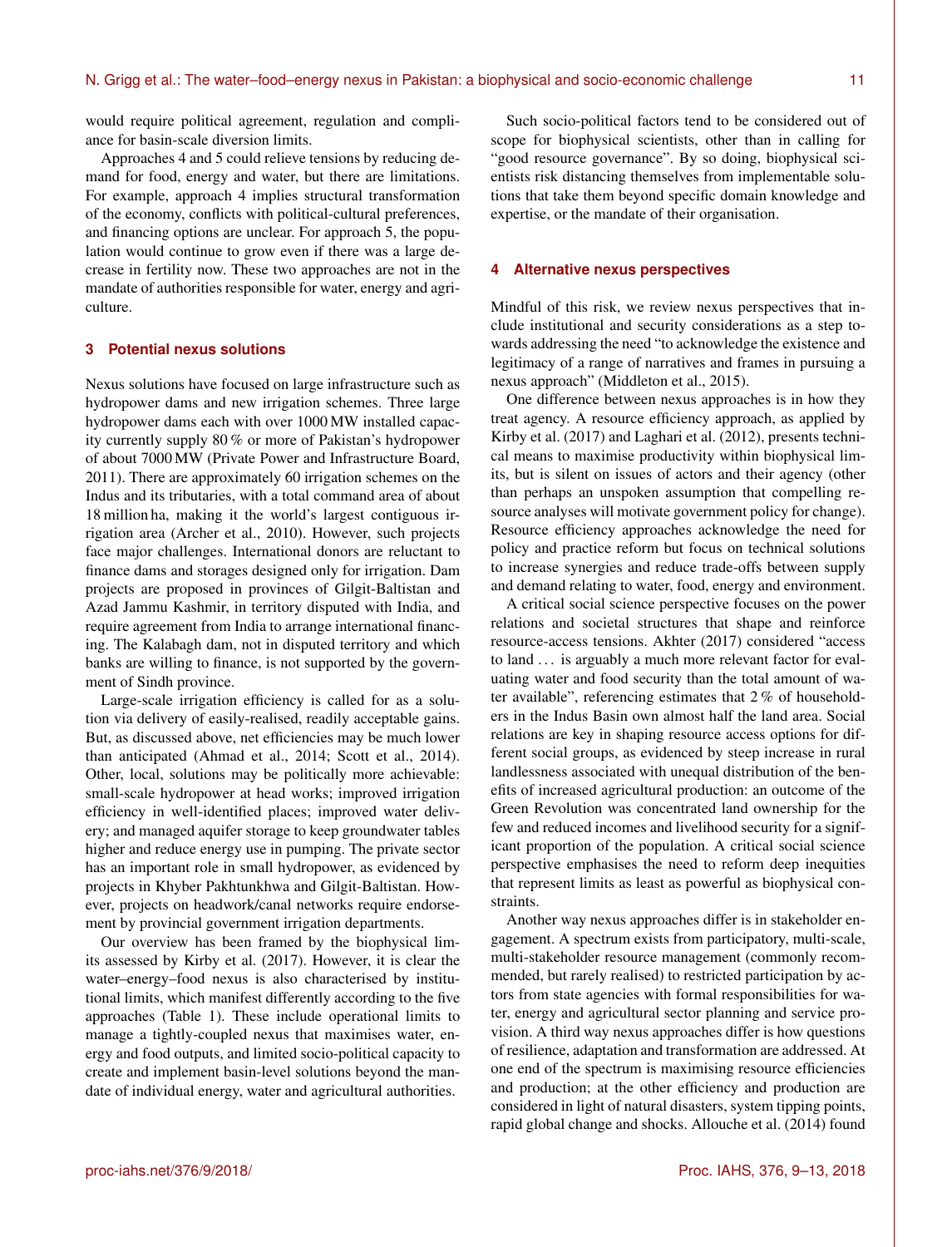current dominant nexus solutions were framed by "stability" and "durability", even though "clumsy solutions" involving exchange of differing world-views and problem perceptions were more appropriate for water–energy–food nexus dynamics.

For example, small-scale hydropower will not "solve" water–energy–food challenges in Pakistan, but have desirable attributes: they use existing barrages; do not require large investments in long-distance transmission lines; are well suited to limited electricity grids and raise fewer socialpolitical concerns than large hydro projects. Two of the authors (GP and MA) developed a river system model for the Indus with multiple stakeholders familiar with complex river operations and the social-political decision context. By learning about the potential for small hydropower developments, new questions were addressed with the river system model, and new criteria were developed against which model scenarios could be assessed. Early indications are that including energy considerations brings potential benefits to water users. Barrages need maintenance that would be hard to fund if benefits were only to irrigation. A stronger case can be made if energy supply options are included, as well as safety and livelihood impacts of infrastructure failure.

This example is consistent with key messages of Allouche et al. (2014, 2015) that emphasise recognition of institutional limits, working with diverse kinds of storage and using pluralism to achieve "many ten percent" solutions. These may not be optimal from any single perspective, but are judged as acceptable according to a diverse range of perspectives and are thus more practical and effective than other solutions.

## **5 Conclusion**

In the Indus basin, the biophysical limits of the water– energy–food nexus are just one piece of the picture. Characterising the material linkages is helpful for diagnosis, and for developing a testable evidence base for assumptions and hypotheses about the material consequences of different interventions. These approaches are useful because they provide insights independent of social and historical context to reveal commonalities that stakeholders can agree on, despite other differences. This approach was vital to the successful negotiation of the Indus Waters Treaty between Pakistan and India (Gulhati, 1973).

It is valuable to recognise, however, that in the Indus basin and elsewhere the water–energy–food nexus can be understood through critical social science and resilience or adaptation-oriented perspectives. Rather than alternative perspectives being at odds with biophysical analyses, or imposing constraints on solutions, these approaches can expand options usually considered out of scope for biophysical scientists or water, energy and agricultural authorities. For biophysical scientists engaging with the nexus, a willingness to include diverse perspectives presents new opportunities. On

a technical level, it can reveal new questions to ask of biophysical models, and inform exploration of model scenarios to make analyses relevant to a wider social-political context.

Respectful humility and awareness of the limits of our knowledge helps bound us to our disciplinary training and experience. Being open to alternative perspectives requires suspension of judgment and time devoted to seeing a familiar situation with genuinely new eyes. Such re-framing is challenging because it represents a different way of engaging with the world and embracing uncertainty, ambiguity and scope-creep of dynamic, distributed "clumsy solutions" rather than pursuit of certainty and control. The capacity to re-frame also requires alternative perspectives to be held in juxtaposition to uncover insightful intersections or conflicts between them (Roe, 2012; Foran et al., 2014). In Pakistan the Vision 2025 Agenda and the Government of Pakistan's commitment to the Sustainable Development Goals could provide potential platforms that would support a broader range of perspectives than usually possible within sector-bound agencies.

**Data availability.** No data sets were used in this article.

**Competing interests.** The authors declare that they have no conflict of interest.

**Special issue statement.** This article is part of the special issue "Water security and the food–water–energy nexus: drivers, responses and feedbacks at local to global scales". It is a result of the IAHS Scientific Assembly 2017, Port Elizabeth, South Africa, 10–14 July 2017.

**Acknowledgements.** We thank Glen Currie (University of Melbourne) for discussions on the potential for small hydropower developments in Pakistan, and Deborah O'Connell and Peter Wallbrink (CSIRO) for providing helpful reviews.

Edited by: Barry Croke

Reviewed by: Fortune Faith Gomo and one anonymous referee

#### **References**

- Ahmad, M.-D., Masih, I., and Giordano, M.: Constraints and opportunities for water savings and increasing productivity through Resource Conservation Technologies in Pakistan, Agr. Ecosyst. Environ., 187, 106–115, https://doi.org[/10.1016/j.agee.2013.07.003,](https://doi.org/10.1016/j.agee.2013.07.003) 2014.
- Ahmed, M., Riaz, K., Maqbool Khan, A., and Bibi, S.: Energy consumption–economic growth nexus for Pakistan: Taming the untamed, Renew. Sustain. Energ. Rev., 52, 890–896, https://doi.org[/10.1016/j.rser.2015.07.063,](https://doi.org/10.1016/j.rser.2015.07.063) 2015.